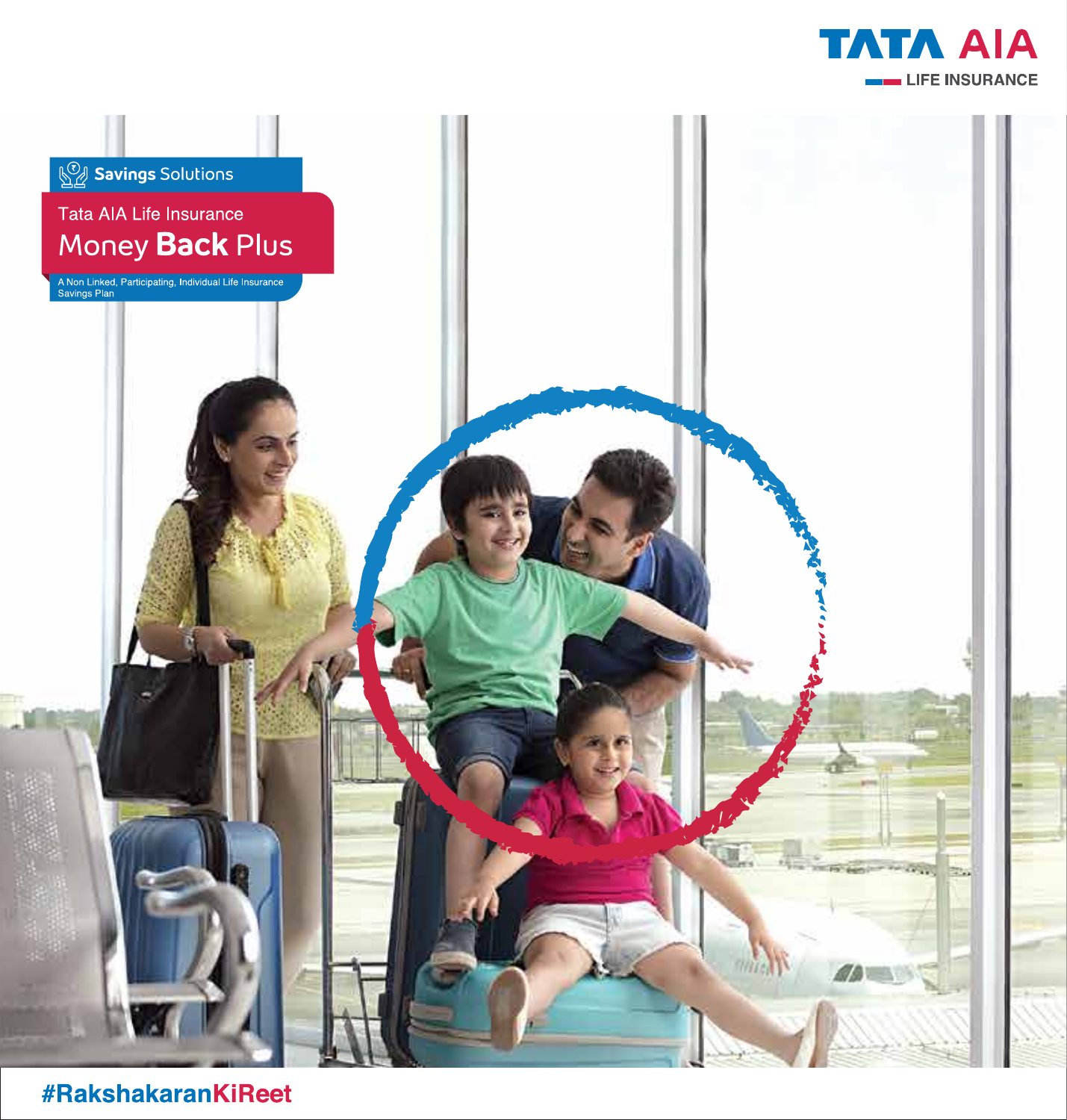# **Tata AIA Life Insurance Money Back Plus**

A Non Linked, Participating, Individual Life Insurance Savings Plan

We at Tata AIA Life understand how important it is to plan ahead for important occasions such as saving for your children's education, developing their career, planning their wedding, starting a business, a family vacation or even owning that dream house. You work hard so that no financial constraint comes in the way of the dreams and aspirations of your loved ones. True happiness lies in receiving the fruits of your investments when you need them the most. Keeping this need in mind, we present you a chance to experience the joy of securing your future needs with one decision.

Presenting, Tata AIA Life Insurance Money Back Plus, a Non Linked, Participating, Individual Life Insurance Savings Plan, which caters to your need for guaranteed cash inflow at regular intervals along with the protection of a life cover from uncertainties of life. This plan gives you the flexibility to choose from various term options to suit your financial needs with the advantage of paying for only half the term along with enhancement of your savings through accumulation of Compound Reversionary Bonuses throughout the term.

Make the right start with the "Tata AIA Life Insurance Money Back Plus" that will help you build a strong savings foundation with adequate financial protection so that you leave no stone unturned to add colors to your dreams!

## **Key Features**

- Survival payouts of upto 130% of Sum assured<sup>1</sup> at regular intervals throughout the term.
- Life cover throughout the policy term regardless of the survival payouts already paid.
- Additional protection in case of Accidental death through inbuilt Accident Benefit.
- Limited premium payment equal to half the policy term.
- Enhance your Savings through Compounded reversionary bonus & terminal bonus.
- Lumpsum Maturity addition to meet your needs.
- Option to enhance protection through riders
- Tax benefits u/s 80C & 10(10D) of the Income-Tax Act, 1961.

<sup>1</sup>For more details on benefits please refer 'What are your benefits?' section

# **Eligibility Criteria**

| <b>Plan Options</b>                        | Option 1 | Option 2                     | Option 3                       |  |
|--------------------------------------------|----------|------------------------------|--------------------------------|--|
| <b>Policy Term</b>                         | 16 yrs   | 20 yrs                       | 24 yrs                         |  |
| <b>Premium Payment Term</b>                | 8 yrs    | 10 yrs                       | 12 yrs                         |  |
| Min Entry Age<br>(Age as on last birthday) | 2 yrs    | 0 yrs<br>$(30 \text{ days})$ | $0$ yrs<br>$(30 \text{ days})$ |  |
| Max Entry Age<br>(Age as on last birthday) | 51 yrs   |                              |                                |  |
| Min Maturity Age                           | 18 yrs   |                              |                                |  |

| Max Maturity Age                    | 75 yrs                                            |  |  |  |  |
|-------------------------------------|---------------------------------------------------|--|--|--|--|
| <b>Payment Mode</b>                 | Annual/Semi-Annual/Monthly                        |  |  |  |  |
| Minimum Basic<br><b>Sum Assured</b> | ₹ 2.00.000<br>(in multiples of 1,000)             |  |  |  |  |
| Maximum Basic<br><b>Sum Assured</b> | No limit but subject<br>to financial underwriting |  |  |  |  |

You may choose to pay your premiums in Annual, Semi-Annual or Monthly mode as per your convenience.

Note: In case of a minor life, risk commences from Date of Commencement of the policy

### Modal loading is as follows:

| Annual Premium Rate  | : No loading                                                       |
|----------------------|--------------------------------------------------------------------|
|                      | Semi-Annual Premium Rate : Multiply Annual Premium Rate<br>by 0.51 |
| Monthly Premium Rate | : Multiply Annual Premium Rate<br>by 0.0883                        |

Increase / Decrease in Basic Sum Assured is not allowed.

## Large Sum Assured Discount

For those who opt for high Sum Assured; the Large Sum Assured Discount rates are as below:

| <b>Basic Sum Assured</b><br>(in ₹) | Discount per 1000 Basic<br>Sum Assured (in ₹) |  |  |  |
|------------------------------------|-----------------------------------------------|--|--|--|
| $2,00,000 - 3,49,000$              | Nil                                           |  |  |  |
| 3,50,000 to 4,99,000               | 2.00                                          |  |  |  |
| 5,00,000 to 9,99,000               | 3.00                                          |  |  |  |
| 10,00,000 and above                | .5 NO                                         |  |  |  |

## **How does the plan work?**

- Choose the Plan Option that suits your need
- Choose the Basic Sum Assured as per your need and requirement
- Choose the Policy Term as per your goal
- Your premium will be calculated basis Age, Policy Term, Basic Sum Assured, Premium Payment Mode chosen

#### How this plan works (Example If you choose Option 1 Policy Term of 16 years with Premium Payment Term of 8 years):

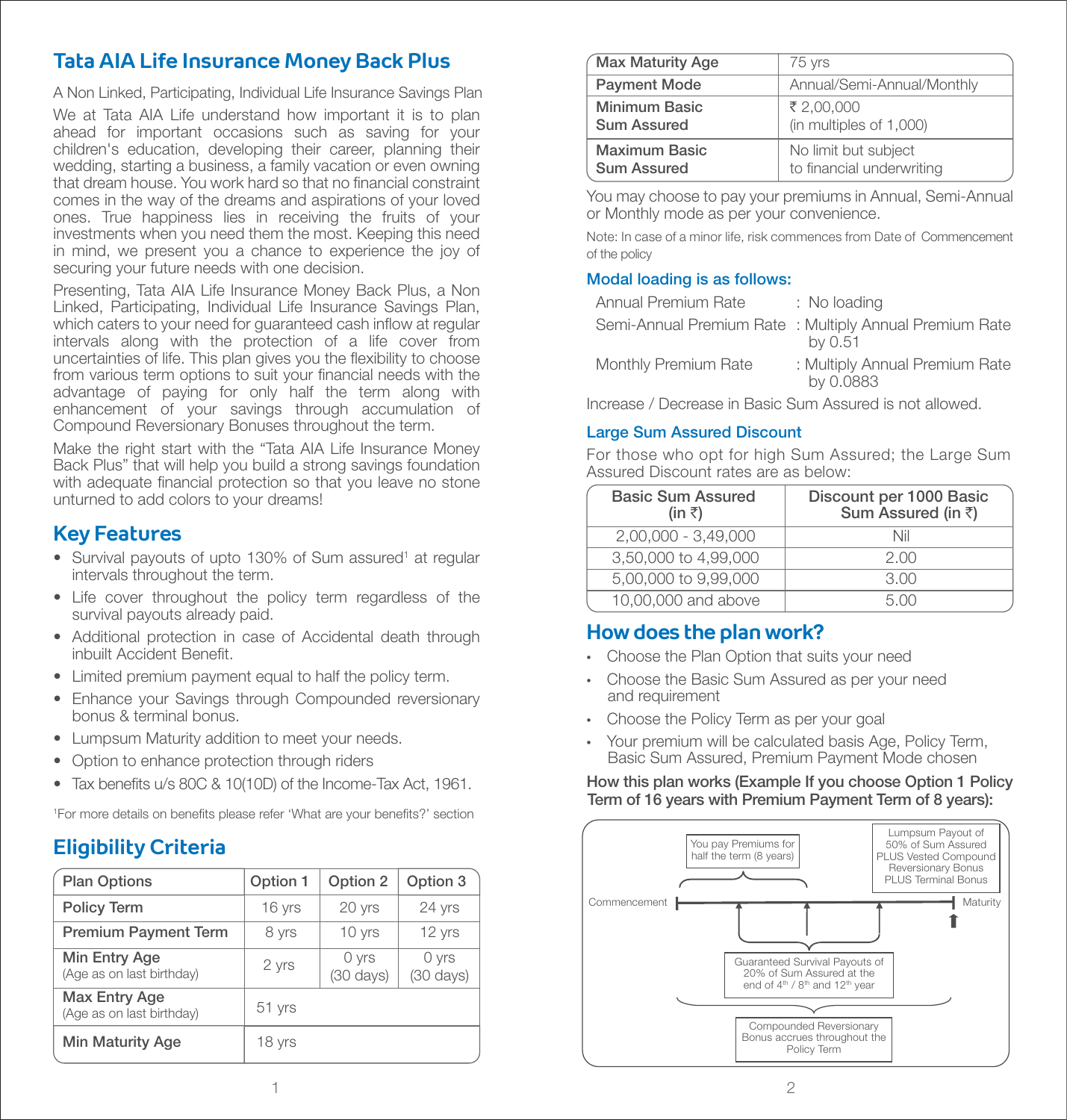# **What are your benefits?**

You are eligible for the following benefits under this product provided the policy is in force and all due premiums have been paid:

## Survival Benet

This plan provides you with regular payouts as percentage of the Basic Sum Assured (BSA) at equal intervals depending on the policy term chosen. The table below illustrates the regular payouts paid at specific frequencies subject to all the due premiums paid:

| Plan                     | Survival Benefit as a % of Basic Sum Assured |                                   |                                   |  |  |
|--------------------------|----------------------------------------------|-----------------------------------|-----------------------------------|--|--|
| Options/                 | Option1                                      | Option 2                          | Option 3                          |  |  |
| End of<br>Policy<br>year | PPT:8 yrs;<br>PT: 16 yrs                     | PPT: 10yrs;<br>PT: 20 yrs         | PPT: 12yrs;<br><b>PT: 24 yrs</b>  |  |  |
| 4                        | 20%                                          |                                   |                                   |  |  |
| 5                        |                                              | 20%                               |                                   |  |  |
| 6                        |                                              |                                   | 20%                               |  |  |
| 8                        | 20%                                          |                                   |                                   |  |  |
| 10                       |                                              | 20%                               |                                   |  |  |
| 12                       | 20%                                          |                                   | 20%                               |  |  |
| 15                       |                                              | 20%                               |                                   |  |  |
| 16                       | 50%+Vested<br>Bonus <sup>^</sup>             |                                   |                                   |  |  |
| 18                       |                                              |                                   | 20%                               |  |  |
| 20                       |                                              | 60%+ Vested<br>Bonus <sup>^</sup> |                                   |  |  |
| 24                       |                                              |                                   | 70%+ Vested<br>Bonus <sup>^</sup> |  |  |
| Total<br><b>Benefit</b>  | 110%                                         | 120%                              | 130%                              |  |  |

## **Maturity Benefit**

On maturity (at the end of policy term), Guaranteed Sum Assured on maturity along with vested Compound Reversionary Bonus and Terminal Bonus, if any, is payable.

Where, the "Guaranteed Sum Assured on maturity" shall be defined as a percentage of the Basic Sum Assured, depending on the option chosen, as provided below:

- Option 1: 50% of the Basic Sum Assured
- Option 2: 60% of the Basic Sum Assured
- Option 3: 70% of the Basic Sum Assured

^The Maturity Benefit is illustrated in the above table.

## **Bonus**

- Compound Reversionary Bonus (CRB)
	- It will accrue every year starting from the  $1<sup>st</sup>$  policy anniversary provided the policy is in force
	- Accrued CRB will be payable on death or maturity or Surrender
	- Compound Reversionary Bonus will be declared by the Company annually and credited on policy anniversary
- Terminal Bonus
	- Terminal Bonus will be a percentage of the vested Compound Reversionary Bonus
	- It will be payable on death, if the policy is in force for 10 years, or on maturity

## Death Benet

In case of unfortunate event of the death of the insured; Sum Assured on death plus vested Compound Reversionary Bonus and Terminal Bonus, if any, will be payable. This total amount will be subject to a minimum of 105% of total premiums received up to the date of death.

Where, "Sum Assured on death" shall be the higher of the following:

- 10 times Annualised Premium
- Basic Sum Assured

The above Death Benefit will be payable irrespective of the Regular Payouts (survival benefits) already paid.

## **Accidental Death Benefit:**

We will pay an additional amount equal to the Basic Sum Assured in case of unfortunate death due to accident<sup>2</sup>. This benefit is applicable only for entry age of 18 years or more.

<sup>2</sup> Definition of Accident: An accident is a sudden, unforeseen and involuntary event caused by external visible and violent means.

The Policy will terminate upon death of the insured and no other benefit under the policy shall be payable.

"Annualised Premium" shall be the premium amount payable in a year by the Policyholder, excluding the taxes, rider premiums, underwriting extra premiums and loadings for modal premiums, if any.

"Total Premiums Paid" means total of all the premiums received, excluding any extra premium, any rider premium and taxes.

## **Benefit Illustration:**

Following are the benefits payable at the given ages for policy term 20 years and premium payment term 10 years for a healthy life and for standard age proof:-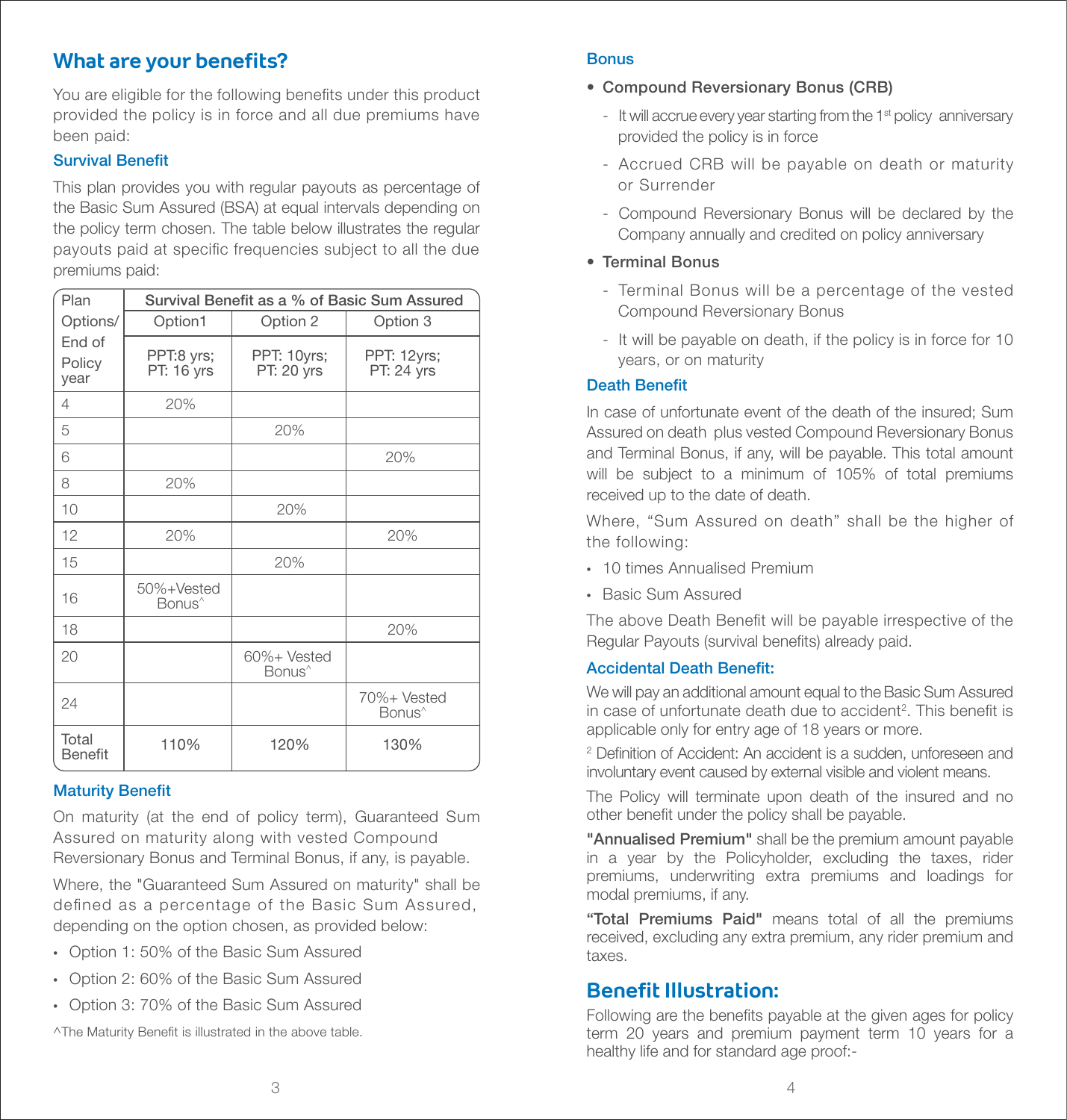#### All amount in Rupees

| Age of                                                                                                                                                                                                                                                                                                                                                                                                                                                                                                                                                  |                         | Benefits @ 4%                  |                                                                                                                                                                                                                                                                                                                                                                                                                                                                                                                                                                 | Benefits @ 8%                            |                          |                                  |                                          |                          |                                  |
|---------------------------------------------------------------------------------------------------------------------------------------------------------------------------------------------------------------------------------------------------------------------------------------------------------------------------------------------------------------------------------------------------------------------------------------------------------------------------------------------------------------------------------------------------------|-------------------------|--------------------------------|-----------------------------------------------------------------------------------------------------------------------------------------------------------------------------------------------------------------------------------------------------------------------------------------------------------------------------------------------------------------------------------------------------------------------------------------------------------------------------------------------------------------------------------------------------------------|------------------------------------------|--------------------------|----------------------------------|------------------------------------------|--------------------------|----------------------------------|
| the<br>insured<br>(years)                                                                                                                                                                                                                                                                                                                                                                                                                                                                                                                               | Basic<br>Sum<br>Assured | Annual<br>Premium <sup>3</sup> | Total<br>Survival<br><b>Benefit</b>                                                                                                                                                                                                                                                                                                                                                                                                                                                                                                                             | Compound<br>Reversionary<br><b>Bonus</b> | Terminal<br><b>Bonus</b> | Maturity<br>Benefit <sup>4</sup> | Compound<br>Reversionary<br><b>Bonus</b> | Terminal<br><b>Bonus</b> | Maturity<br>Benefit <sup>4</sup> |
| 35                                                                                                                                                                                                                                                                                                                                                                                                                                                                                                                                                      | 5.00.000                | 59.110                         | 3.00.000                                                                                                                                                                                                                                                                                                                                                                                                                                                                                                                                                        | 1,28,475                                 | 83.509                   | 5,11,984                         | 3.35.444                                 | 2,18,038                 | 8,53,482                         |
| 35                                                                                                                                                                                                                                                                                                                                                                                                                                                                                                                                                      | 10.00.000               | .16.220                        | 6.00.000                                                                                                                                                                                                                                                                                                                                                                                                                                                                                                                                                        | 2,56,949                                 | 1.67.017                 | 10,23,966                        | 6.70.888                                 | 4.36.077                 | 17,06,965                        |
| Some benefits are quaranteed and some benefits are non-quaranteed with<br>returns based on the future performance of your life insurance company<br>(Tata AIA Life). If your policy offers guaranteed returns then these will be<br>clearly marked as "quaranteed" in the illustration table on this page. If your<br>policy offers non-quaranteed returns then illustration will have pages that<br>will show two different rates of assumed future investment returns and<br>corresponding bonus rate. The above bonus illustration (if any) has been |                         |                                | Premiums are subject to applicable taxes, cesses & levies which will entirely<br>be borne by the Policyholder along with the payment of Premium. If any<br>imposition (tax or otherwise) is levied by any statutory or administrative body<br>under the Policy, Tata AIA Life Insurance Company Limited reserve the right<br>to claim the same from the policyholder. Alternatively, Tata AIA Life<br>Insurance Company Limited has the right to deduct the amount from the<br>benefits payable by Us under the Policy. Kindly refer the sales illustration for |                                          |                          |                                  |                                          |                          |                                  |

will show two different rates of assumed future investment returns and corresponding bonus rate. The above bonus illustration (if any) has been determined using assumed future investment returns of 8% and 4% respectively. The rates used have been set by the Life Insurance Council. These assumed rates of return are not quaranteed and there are no upper and lower limits of what you might get back at maturity, due to the fact that the value of your policy is dependent on a number of factors including future investment performance. 3 The premium shown in the example above is for standard life, and excludes applicable taxes, cesses and levies. All

## **Other plan features/ Terms and Conditions**

## Optional Riders:

You have the flexibility to enhance your cover by adding the following optional riders, by paying additional rider premium over and above your base policy premium.

## Tata AIA Life Insurance Waiver of Premium Plus (WOPP) Rider (UIN: 110B029V02)

This rider provides for the waiver of all future premiums of the basic policy which fall due in case of death or while the proposer is totally and permanently disabled (provided that the death occurs /disability commences before the proposer reaches 70 years or the end of premium payment term of the basic plan, whichever is earlier). This rider can be attached only at Policy inception.

Rider is not mandatory and is available for a nominal extra cost. For more details on the benefits, premiums and exclusions under the rider please refer to the Rider Brochure or contact our Insurance Advisor / Intermediary or visit our nearest branch office.

## **Surrender**

The policy can be surrendered any time during the term of the policy, provided at least first full year's premium has been paid. The surrender value payable is higher of the Guaranteed Surrender Value (GSV) or Special Surrender Value (SSV).

The minimum guaranteed surrender value shall be the sum of Guaranteed Surrender Value and the surrender value of any subsisting bonus, as applicable, already vested to the policy. It is defined as a percentage of the "Total Premiums Paid". The percentage payable, i.e. the Guaranteed Surrender Value Factor, varies according to the policy term and the policy year of surrender. Guaranteed Surrender Value = (Total Premiums Paid x GSV factor for premium<sup>5</sup>) - Survival Benefit already paid, if any  $+$ (Vested Compound Reversionary Bonus x GSV factor for Vested Compound Reversionary Bonus<sup>5</sup>)

the exact premium. In case of unfortunate death of the insured, Death Benefit as defined under 'What are your Benefits' will be payable. In case of an unfortunate death due to accident, your nominee will get an additional amount equal to the Basic Sum Assured along with the Death Benefit mentioned in 'What are your Benefits?' <sup>4</sup>provided all due premiums have

The Special Surrender Value (SSV) will be calculated as follows:

Special Surrender Value Factor<sup>5</sup> x [(No of Premiums paid) / (No of Premiums Payable during the entire policy term) x (Total Guaranteed Benefits Payable under the plan) - Survival Benefits already paid, if any + Vested Compounded Reversionary Bonuses]

Where,

been paid.

"Total Guaranteed Benefits Pavable under the plan" =  $60\%$  of Basic Sum Assured + Guaranteed Sum Assured on maturity

The Special Surrender Value Factors vary according to the policy term and policy year of surrender.

Company has the right to review the basis for calculating these factors from time to time based on the experience and will be subject to prior approval of IRDA of India.

5For Guaranteed Surrender Value Factors and Special Surrender Value Factors, please refer to the policy contract.

## Grace Period

If you are unable to pay your Premium on time, starting from the premium pay-to-date, a grace period of 15 days for monthly mode and 30 days for all other modes will be offered. During this period your policy is considered to be in force with the risk cover as per the terms & conditions of the policy. If any premium remains unpaid at the end of its Grace Period, the Policy shall lapse and have no further value except as may be provided under the Non-Forfeiture Section. If any claim occurs during the grace period, any due premiums of the policy, which are not paid as on date of death, will be deducted from the death claim payout.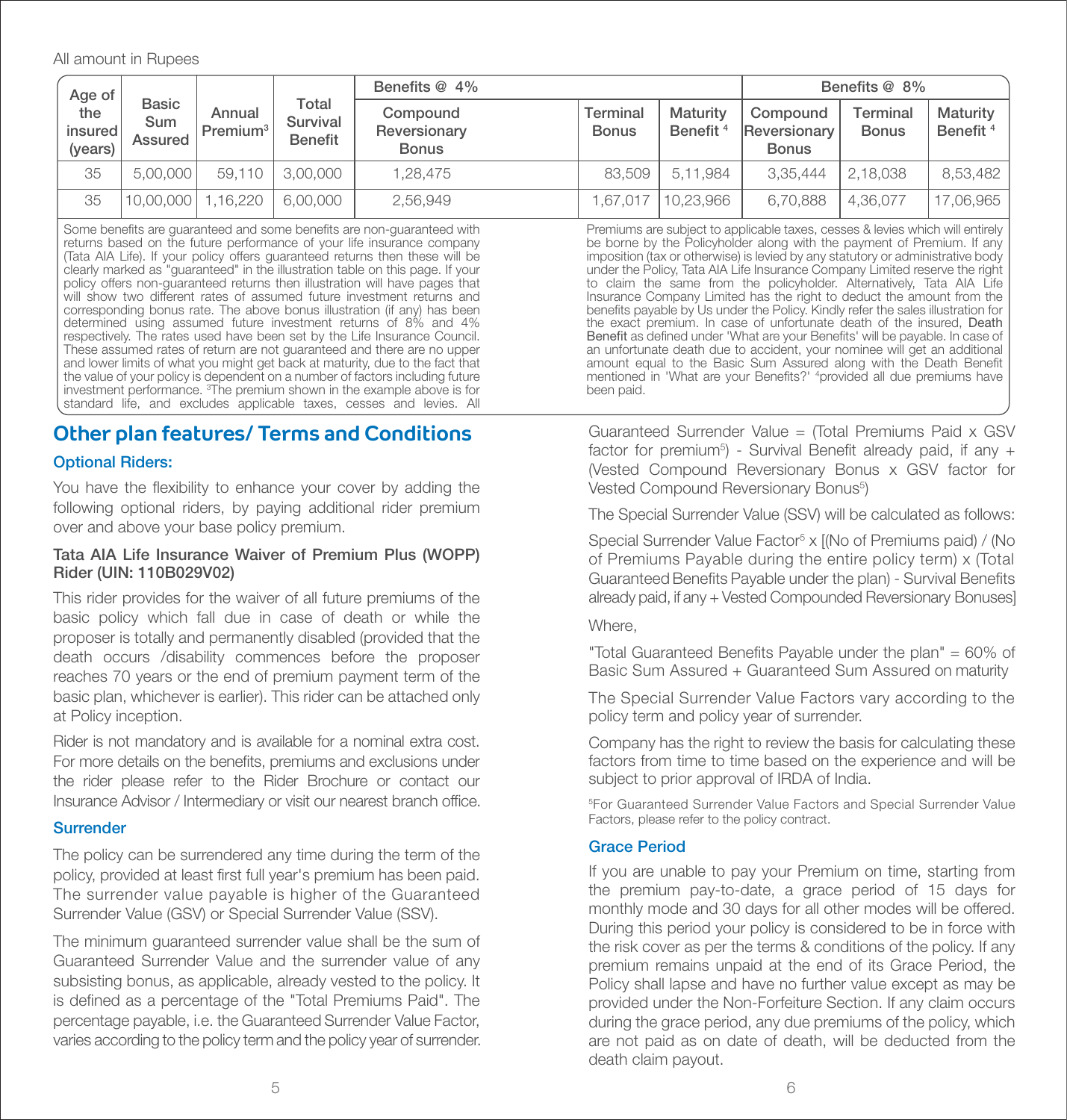## Non-forfeiture Provisions

#### **Lapse**

If the full premium for the first policy year is not paid within the grace period, the policy will lapse from the due date of first unpaid premium and no benefits will be payable.

### Reduced Paid up

The policy will be converted into a Reduced Paid-up policy by default, provided full premium for at least first policy year is paid and subsequent premiums remain unpaid.

Reduced Paid up policy is a default non forfeiture benefit. Such reduced paid up policies can be revived within five vears from the due date of first unpaid premium by payment of all due premiums together with interest.

Once Policy becomes reduced paid up and is not revived till the end of the revival period, it will continue to be in reduced paid-up status.

Once the policy becomes reduced paid up, the policy shall not be entitled to any further Survival Benefits, Compound Reversionary Bonuses and Terminal Bonuses.

In case of Reduced Paid up policies, the benefits payable will be as under:

Death Benefit: On death of the life insured during the policy term,

Sum Assured on death x (No of premiums paid)/ (No of premiums payable, during the entire policy term) along with Vested Compound Reversionary Bonus will be paid.

This total amount will be subject to a minimum of 105% of total premiums received up to the date of death.

An additional amount equal to the Reduced Paid up Sum Assured along with the death benefit mentioned above will be paid in case of unfortunate death due to accident.

Where, Reduced Paid up Sum Assured is equal to Basic Sum Assured x (No of premiums paid)/ (No of premiums payable, during the entire policy term)

#### **Maturity Benefit:**

Total Guaranteed Benefits Pavable under the plan x (No of premiums paid)/ (No of premiums payable during the entire policy term) less Survival Benefits already paid along with vested Compound Reversionary Bonus will be paid.

Where, "Total Guaranteed Benefits Pavable under the plan"  $= 60\%$  of Basic Sum Assured  $+$  Guaranteed Sum Assured on maturity

#### **Revival**

If a premium is in default beyond the Grace Period and subject to the Policy not having been surrendered, you may revive the same in accordance with prevailing underwriting quidelines duly approved by the Board, within five years after the due date of the first unpaid premium and before the date of maturity. However, the Company would require: a) A written application from you for revival; b) Current health certificate of insured and other evidence of insurability satisfactory to the Company; c) Payment of all overdue premiums with interest; d) Repayment or Revival of any Indebtedness outstanding at the due date of the premium at default plus interest.

Any revival shall only cover loss or insured event which occurs after the revival date.

### Free Look Period

If you are not satisfied with the terms & conditions/features of the policy, you have the right to cancel the Policy by providing written notice to the Company stating objections/reasons and receive a refund of all premiums paid without interest after deducting a) Proportionate risk premium for the period on cover, b) Stamp duty and medical examination costs which have been incurred for issuing the Policy. Such notice must be signed by you and received directly by the Company within 15 days after you receive the Policy Document. The said period of 15 days shall stand extended to 30 days, if the policy is sourced through distance marketing mode, which includes every activity of solicitation (lead generation) and sale of insurance products through voice mode, SMS, electronic mode, physical mode (like postal mail) or any other means of communication other than in person.

#### Policy Loan

Policy Loan is available in Tata AIA Life Insurance Money Back Plus provided that the policy acquires Surrender Value. You may apply for a policy loan for such an amount within the extent of 65% of Surrender Value.

Interest rate applicable to policy loan will be equal to the prevailing SBI (State Bank of India) deposit interest rate for tenure '1 year to less than 2 years' + 2% and will be reviewed semi-annually.

## Exclusion

In case of death due to suicide within 12 months from the date of commencement of risk under the policy or from the date of revival of the policy, as applicable, the nominee or beneficiary of the policyholder shall be entitled to at least 80% of the total premiums paid till the date of death or the surrender value available as on the date of death whichever is higher, provided the policy is in force.

For exclusions on the rider benefits, please refer to the respective supplementary contract.

## **Exclusions for Accidental Death Benefit:**

No benefit shall be payable for any death caused directly or indirectly, wholly or partly, by any one of the following occurrences:

- a. Committing an assault, a criminal offence, an illegal activity or any breach of law with criminal intent only.
- b. Service in the armed forces in time of declared or undeclared war or while under orders for warlike operations or restoration of public order;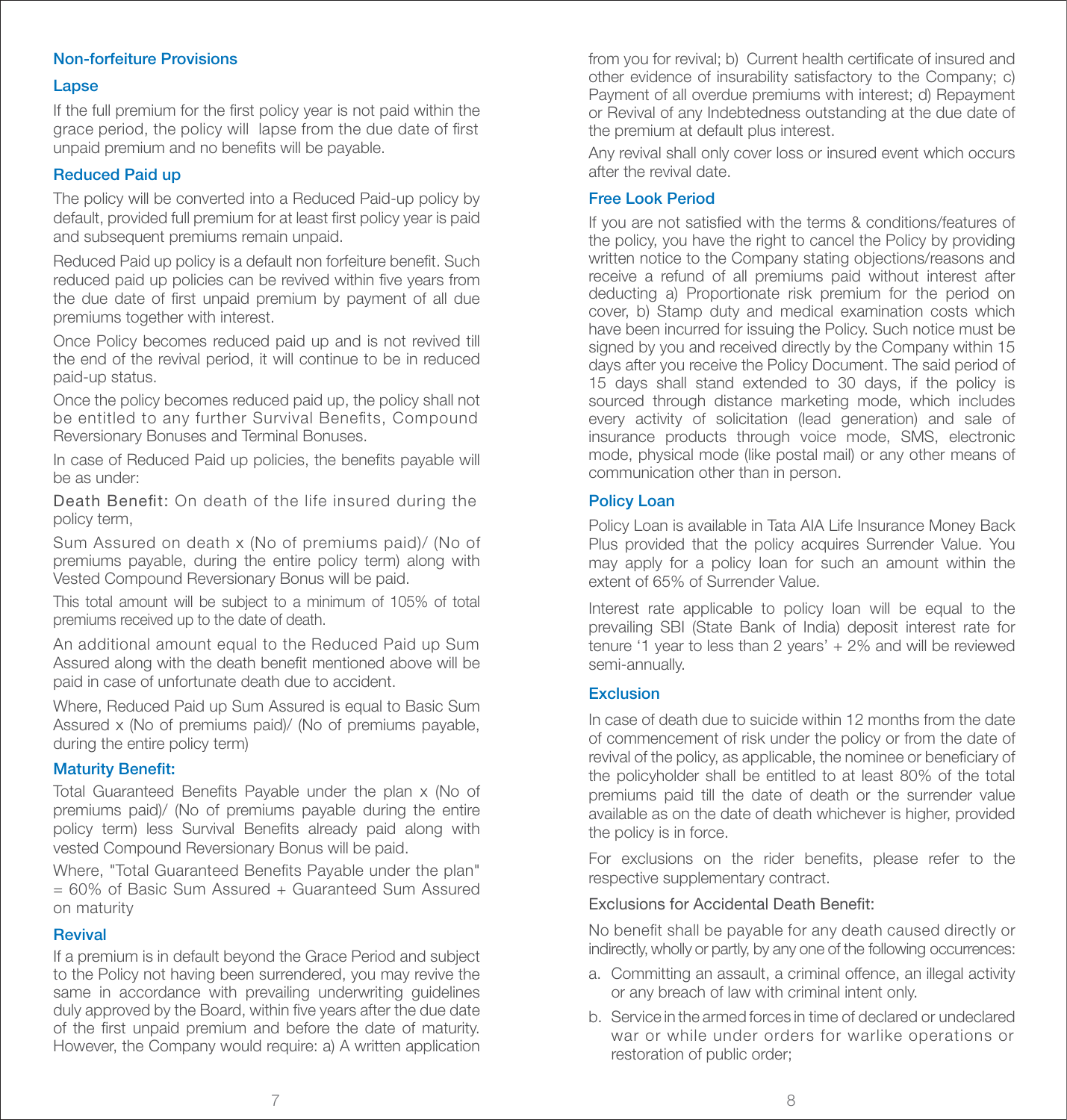- c. Self-destruction or any attempted self-destruction or self-inflicted injury while sane or insane:
- d. Engaging in or taking part in professional sport(s) or any hazardous pursuits, including but not limited to, diving or riding or any kind of race; underwater activities involving the use of breathing apparatus or not; martial arts; hunting; mountaineering; parachuting; bungee jumping; scuba diving
- e. Accident occurring while or because the Insured is under the influence of alcohol or any non-prescribed drug;
- f. Participation by the insured person in any flying activity. except as a bona fide, fare-paying passenger of a recognized airline on regular routes and on a scheduled timetable;
- g. Nuclear Contamination; the radio-active, explosive or hazardous nature of nuclear fuel materials or property contaminated by nuclear fuel materials or accident arising from such nature.

### **Tax Benefits**

Premiums paid under this plan are eligible for tax benefits under Section 80C of the Income Tax Act, 1961 and are subject to modifications made thereto from time to time. Moreover, life insurance proceeds enjoy tax benefits as per Section 10(10D) of the said Act.

Income Tax benefits would be available as per the prevailing income tax laws, subject to fulfillment of conditions stipulated therein. Tata AIA Life Insurance Company Ltd. does not assume responsibility on tax implication mentioned anywhere in this document. Please consult your own tax consultant to know the tax benefits available to you.

#### **Assignment**

Assignment allowed as per Section 38 of the Insurance Act 1938 as amended from time to time.

## Nomination

Nomination allowed as per provisions of Section 39 of the Insurance Act 1938 as amended from time to time.

#### (Prohibition of Rebates) Section 41 - of the Insurance Act, 1938 as amended from time to time.

- 1. No person shall allow or offer to allow, either directly or indirectly, as an inducement to any person to take out or renew or continue an insurance in respect of any kind of risk relating to lives or property in India, any rebate of the whole or part of the commission payable or any rebate of the premium shown on the policy, nor shall any person taking out or renewing or continuing a policy accept any rebate, except such rebate as may be allowed in accordance with the published prospectuses or tables of the insurer.
- 2. Any person making default in complying with the provisions of this section shall be liable for a penalty which may extend to ten lakh rupees.

#### About Tata AIA Life

Tata AIA Life Insurance Company Limited (Tata AIA Life) is a

joint venture company, formed by Tata Sons Ltd. and AIA Group Ltd (AIA). Tata AIA Life combines Tata's pre-eminent leadership position in India and AIA's presence as the largest, independent listed pan-Asia Life Insurance Group in the world spanning 18 markets in Asia Pacific. Tata Sons holds a majority stake (51 per cent) in the Company and AIA holds 49 per cent through an AIA International Limited. Tata AIA Life Insurance Company Limited was licensed to operate in India on February 12, 2001 and started operations on April 1, 2001.

#### Disclaimer

- The brochure is not a contract of insurance. The precise terms and conditions of this plan are specified in the policy contract available on Tata AIA Life website.
- Buying a Life Insurance policy is a long-term commitment. An early termination of the policy usually involves high costs and the surrender value payable may be less than the total premium paid.
- This product brochure should be read along with sales Illustration.
- This product is underwritten by Tata AIA Life Insurance Company Ltd. This plan is not a guaranteed issuance plan and it will be subject to Company's underwriting and acceptance.
- Insurance cover is available under this product.
- Riders are not mandatory and are available for a nominal extra cost. For more details on the benefits, premiums and exclusions under the riders please refer to the Rider Brochure or contact our Insurance Advisor / Intermediary or visit our nearest branch office.

BEWARE OF SPURIOUS/ FRAUD PHONE CALLS!

IRDAI is not involved in activities like selling insurance policies, announcing bonus or investment of premiums. Public receiving such phone calls are requested to lodge a police complaint.